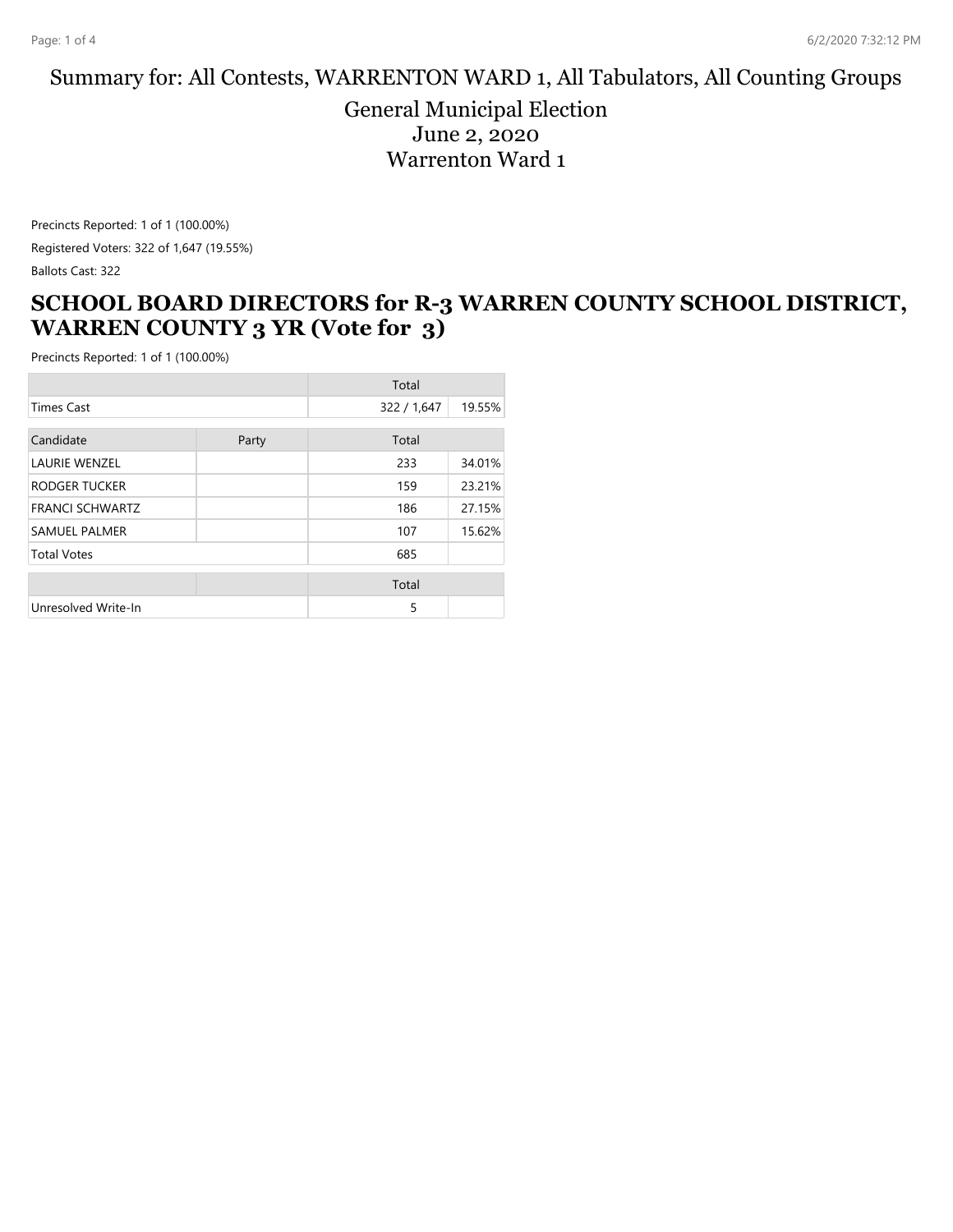### **SCHOOL BOARD DIRECTORS for R-3 WARREN COUNTY SCHOOL DISTRICT, WARREN COUNTY 2 YR (Vote for 1)**

|                     |       | Total       |        |
|---------------------|-------|-------------|--------|
| Times Cast          |       | 322 / 1,647 | 19.55% |
| Candidate           | Party | Total       |        |
| SARAH JANES         |       | 223         | 79.64% |
| <b>JOE LANIGAN</b>  |       | 57          | 20.36% |
| <b>Total Votes</b>  |       | 280         |        |
|                     |       |             |        |
|                     |       | Total       |        |
| Unresolved Write-In |       | 3           |        |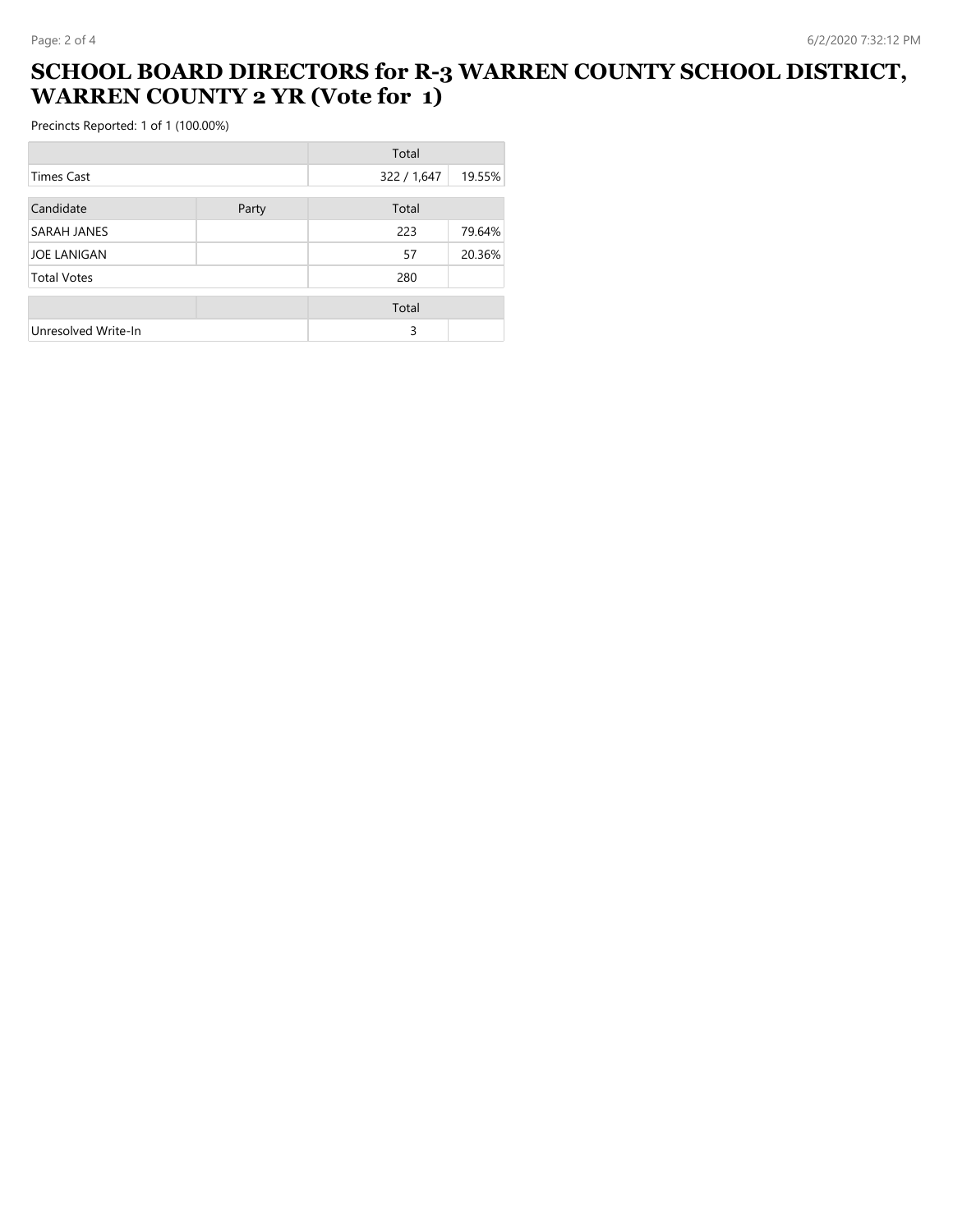# **PROPOSITION W for R-3 WARREN COUNTY SCHOOL DISTRICT, WARREN COUNTY (Vote for 1)**

|                     |       | Total       |        |
|---------------------|-------|-------------|--------|
| <b>Times Cast</b>   |       | 322 / 1,647 | 19.55% |
|                     |       |             |        |
| Candidate           | Party | Total       |        |
| <b>YES</b>          |       | 171         | 53.77% |
| <b>NO</b>           |       | 147         | 46.23% |
| <b>Total Votes</b>  |       | 318         |        |
|                     |       | Total       |        |
| Unresolved Write-In |       | $\Omega$    |        |